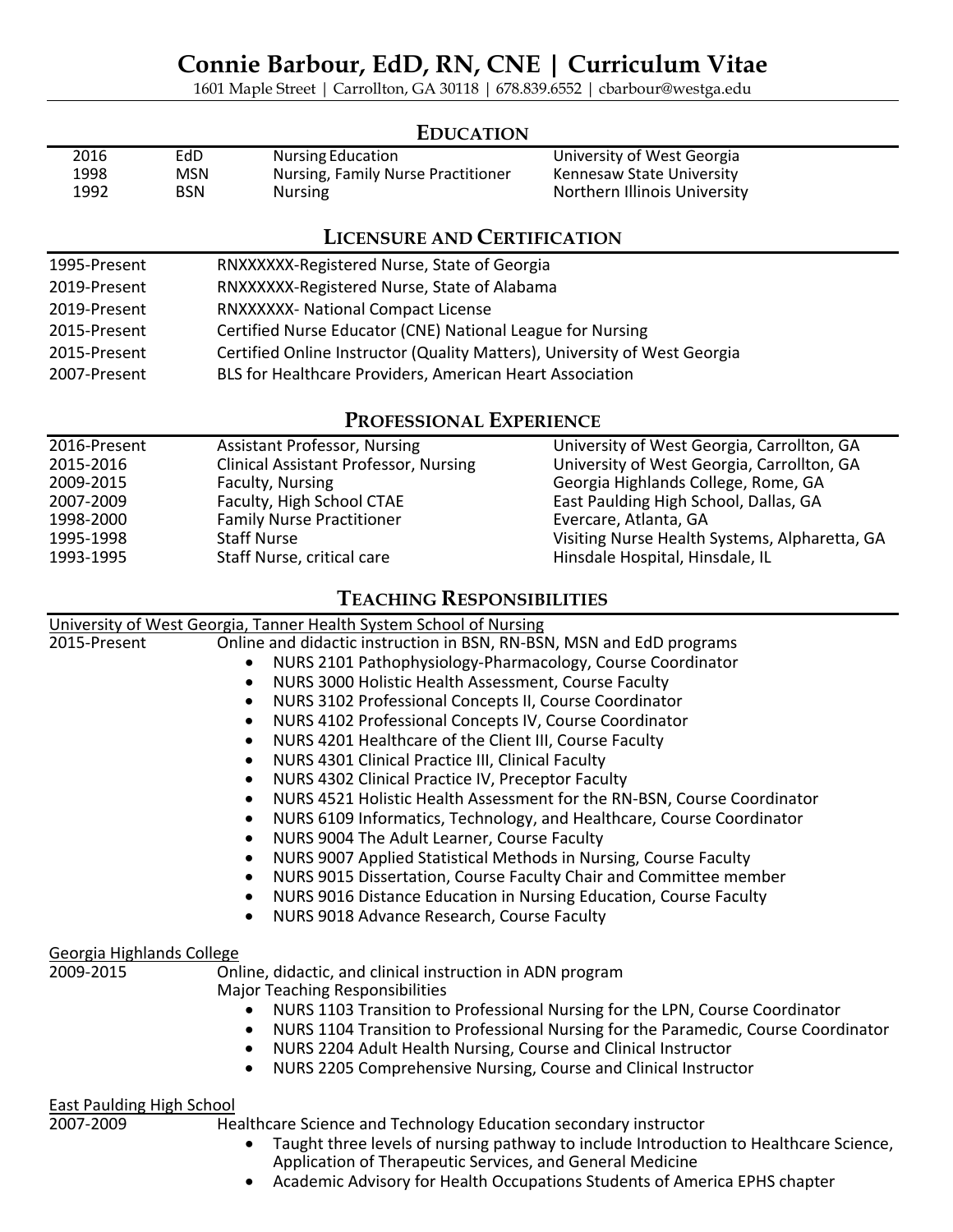### **Referred Journals**

- **Barbour, C. M.** and Schuessler, J. B. (2019). A preliminary framework to guide implementation of the flipped classroom method in nursing education. *Nursing Education in Practice, 34,* 36 – 42.
- **Barbour, C. M**. (2000). Use of complementary and alternative treatments by individuals with fibromyalgia syndrome. *Journal of the American Academy of Nurse Practitioners, 12(8),* 311 -316.

### **GRANTS AND FUNDING**

**Barbour, C. M.** and Volkert, D. (2019). Faculty Caring: Student Nurses' Perceptions using Q-Methodology. Funded by University of West Georgia, Faculty Research. Funded (\$3,838.00).

### **PRESENTATIONS**

#### **Refereed: National, Regional or State**

- **Barbour, C.** and Volkert, D. (2020). Faculty caring: Nursing students' perspectives using Q-methodology Final Results. Sigma and NLN Nursing Education Research Conference, Washington, DC. (Concurrent podium presentation).
- **Barbour, C.** and Santiago, E. (2020). Backward design for the stress-out nursing student. Georgia Association for Nursing Education Annual Conference. Jekyll Island, Georgia. (Podium Presentation)
- **Barbour, C.** (2019). Faculty caring: Nursing students' perspectives using Q-methodology Phase One Results. Southern Nursing Research Society, Orlando, Florida. (Poster presentation).
- **Barbour, C.** (2017). The flipped classroom method: Exploration of nurse educators' perspectives using Qmethodology. Sigma Theta Tau International Biennial Convention, Indianapolis, Indiana. (Concurrent podium presentation)
- **Barbour, C.** (2017). Teaching technology to the doctoral student. Magna Teaching with Technology Conference. Baltimore, MD. (Poster presentation).
- **Barbour, C.** (2017). The flipped classroom method: Exploration of nurse educators' perspectives using Qmethodology. 33<sup>rd</sup> Annual Q Conference on the Science Study of Subjectivity. (Poster presentation)
- **Barbour, C.** (2017). Report of final study results for a dissertation entitled, "The flipped classroom method: Exploration of nurse educators' perspectives using Q-methodology." Georgia Association for Nursing Education Annual Conference. Jekyll Island, Georgia. (Podium Presentation)
- **Barbour, C.** (2016). Report of preliminary results for dissertation study entitled "The flipped classroom method: Exploration of nurse educators' perspectives using Q-methodology." SOTL (Scholarship of Teaching and Learning) Annual Conference. Savannah, Georgia. (poster presentation).
- **Barbour, C.** (2015). Use of Q-methodology to conduct a dissertation study. Georgia Association for Nursing Education Annual Conference. Buford, Georgia. (Concurrent podium presentation)
- **Barbour, C.** (2014). The impact of distance learning on social presence, caring behaviors, and participation in the community of learning among nursing students.9th Annual NLN/Elsevier Technology Conference. Nashville, Tennessee (Poster presentation).
- **Barbour, C.** (2014). Use of the flipped classroom to Think like a nurse. Georgia Association for Nursing Education Annual Conference. Buford, Georgia. (Concurrent podium presentation)

#### **Invited: National, Regional, State, and Local**

Yensen, J., and **Barbour, C.** (2014). Flipping the classroom: Is anyone getting this, right? American Association of Colleges of Nursing, Faculty Development Conference. Fort Worth, Texas. (Plenary national podium presentation)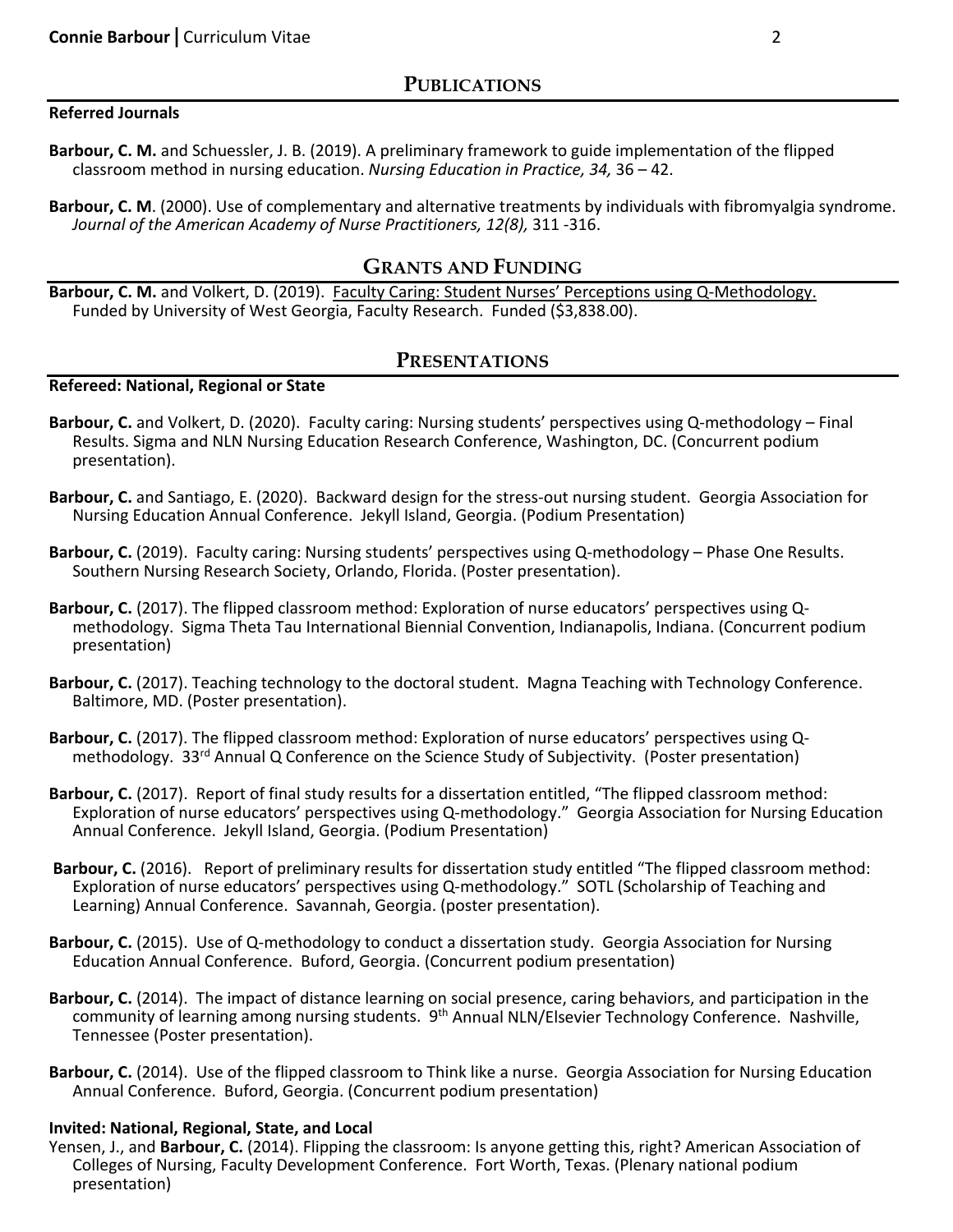## **HONORS AND AWARDS**

 UWG THSSON chosen as an NLN Center for Excellence in Nursing Education, Promoting Pedagogical Expertise of Faculty Outstanding EdD Student Award, University of West Georgia **Induction, Sigma Theta Tau International Nursing Honor Society** 

# **PROFESSIONAL AFFILIATIONS**

| 1998- Present | Sigma Theta Tau International Nursing Honor Society                 |
|---------------|---------------------------------------------------------------------|
| 2018-Present  | Southern Nursing Research Society                                   |
| 2010-Present  | <b>Georgia Association of Nurse Educators</b>                       |
| 2009-Present  | National League for Nursing                                         |
| 2007-2009     | National and Georgia Association for Career and Technical Education |
| 1993-Present  | <b>American Nurse Association</b>                                   |

# **INSTITUTIONAL SERVICE**

| University of West Georgia         |                                                                                          |  |
|------------------------------------|------------------------------------------------------------------------------------------|--|
| 2017-Present                       | <b>Faculty Senator</b>                                                                   |  |
| 2019-Present                       | <b>Graduate Program Committee</b>                                                        |  |
| 2017-Present                       | Core, Honors, and Interdisciplinary Studies (CHIP) subcommittee to UPC, Chair            |  |
|                                    |                                                                                          |  |
|                                    | Tanner Health System School of Nursing, UWG                                              |  |
| 2018-Present                       | <b>Faculty Development Coordinator</b>                                                   |  |
| 2018-2019                          | NLN Center for Excellence application team member, wrote two chapters of the application |  |
|                                    | and coordinated the assembly of the application                                          |  |
| 2018-Present                       | Caring for Faculty Committee, Chair                                                      |  |
| 2017-Present                       | Graduate Program Committee                                                               |  |
| 2017-Present                       | Undergraduate Honors Committee                                                           |  |
| 2015-Present                       | Undergraduate Program Committee                                                          |  |
| 2015-2017                          | Caring for Technology Committee                                                          |  |
|                                    |                                                                                          |  |
| Georgia Highlands College          |                                                                                          |  |
| 2014-2015                          | <b>Statue and Faculty Affairs Committee</b>                                              |  |
| 2012-2015                          | Collaborate and Desire2Learn work group                                                  |  |
| 2011-2013                          | Capital Improvement Committee                                                            |  |
|                                    |                                                                                          |  |
|                                    | Nursing Department, Georgia Highlands College                                            |  |
| 2013-2015                          | Curriculum Committee, Chair                                                              |  |
| 2010-1014                          | <b>Faculty and Student Committee</b>                                                     |  |
| 2009-2010                          | <b>Admissions Committee</b>                                                              |  |
| 2009-2010                          | <b>Outcomes Committee</b>                                                                |  |
| Professional and Community Service |                                                                                          |  |

| <b>Georgia Association of Nurse Educators (GANE)</b><br>• Vice President (2017-Present)<br>• Nominating Committee, Chair (2016-2017)     | 2016-Present                                 |
|------------------------------------------------------------------------------------------------------------------------------------------|----------------------------------------------|
| <b>Georgia Nursing Association</b><br>• Delegate for the Thirteenth District                                                             | 1997-1998                                    |
| Abstract Reviewer<br>• UWG Faculty Grant<br>• International Consortium for Educational Development                                       | 2019-Present                                 |
| <b>Manuscript Reviewer</b><br>• International Journal of Nursing Education Scholarship<br>• SAGE Open Nursing<br>• Nurse Education Today | 2019-Present<br>2019-Present<br>2017-Present |